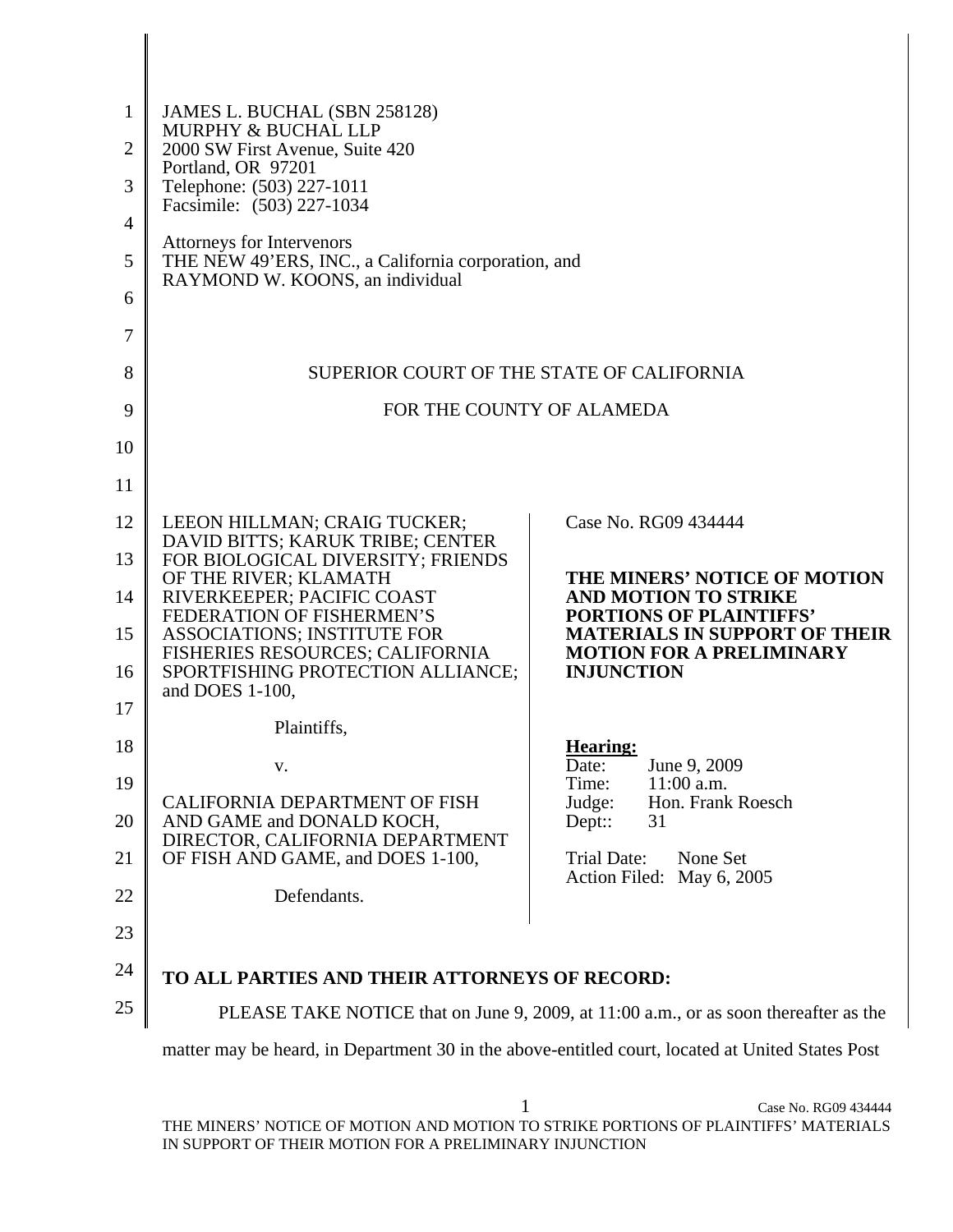| $\mathbf{1}$   | Office Building, 201 13 <sup>th</sup> Street, Oakland, California 94612, Intervenors, The New 49'ers, Inc. |  |  |
|----------------|------------------------------------------------------------------------------------------------------------|--|--|
| $\overline{c}$ | and Raymond W. Koons (collectively "the Miners"), will and hereby do move the Court for an                 |  |  |
| 3              | order to strike the following documents from the record for consideration of plaintiffs' motion            |  |  |
| $\overline{4}$ | for preliminary injunctive relief:                                                                         |  |  |
| 5              | Exhibits B, C, F, G, H, I, J, L, O & S to the Declaration of Lynne Saxton, and the<br>1.                   |  |  |
| 6              | Declarations of Neil Manji and Banky Curtis included within Exhibit D to the Declaration of                |  |  |
| $\overline{7}$ | Lynne Saxton; and                                                                                          |  |  |
| 8              | 2.<br>The following portions of the Memorandum of Points and Authorities in Support                        |  |  |
| 9              | of Motion for Preliminary Injunction: Page 4, line 24 through page 6, line 8; Page 6, line 11,             |  |  |
| 10             | through page 7, line 10; Page 8, lines 6-7; Page 10, lines 19-21 & 26-28; Page 11, Line 7;                 |  |  |
| 11             | Page 12, lines 19-21; Page 14, lines 21-22; and Page 15, lines 5-15 & 18-19.                               |  |  |
| 12             | This motion is based on this Notice of Motion and Motion, the accompanying                                 |  |  |
| 13             | Memorandum of Points and Authorities, and the other pleadings and papers on file in this action            |  |  |
| 14             | `and any written or oral evidence or argument that the Court may receive at the hearing.                   |  |  |
| 15             | Dated: May 18, 2009.                                                                                       |  |  |
| 16             | MURPHY & BUCHAL LLP                                                                                        |  |  |
| 17             |                                                                                                            |  |  |
| 18             | By:                                                                                                        |  |  |
| 19             | James L. Buchal<br>Attorneys for Intervenors<br>THE NEW 49'ERS, INC., a California corporation,            |  |  |
| 20             | and RAYMOND W. KOONS, an individual                                                                        |  |  |
| 21             |                                                                                                            |  |  |
| 22             |                                                                                                            |  |  |
| 23             |                                                                                                            |  |  |
| 24             |                                                                                                            |  |  |
| 25             |                                                                                                            |  |  |
|                |                                                                                                            |  |  |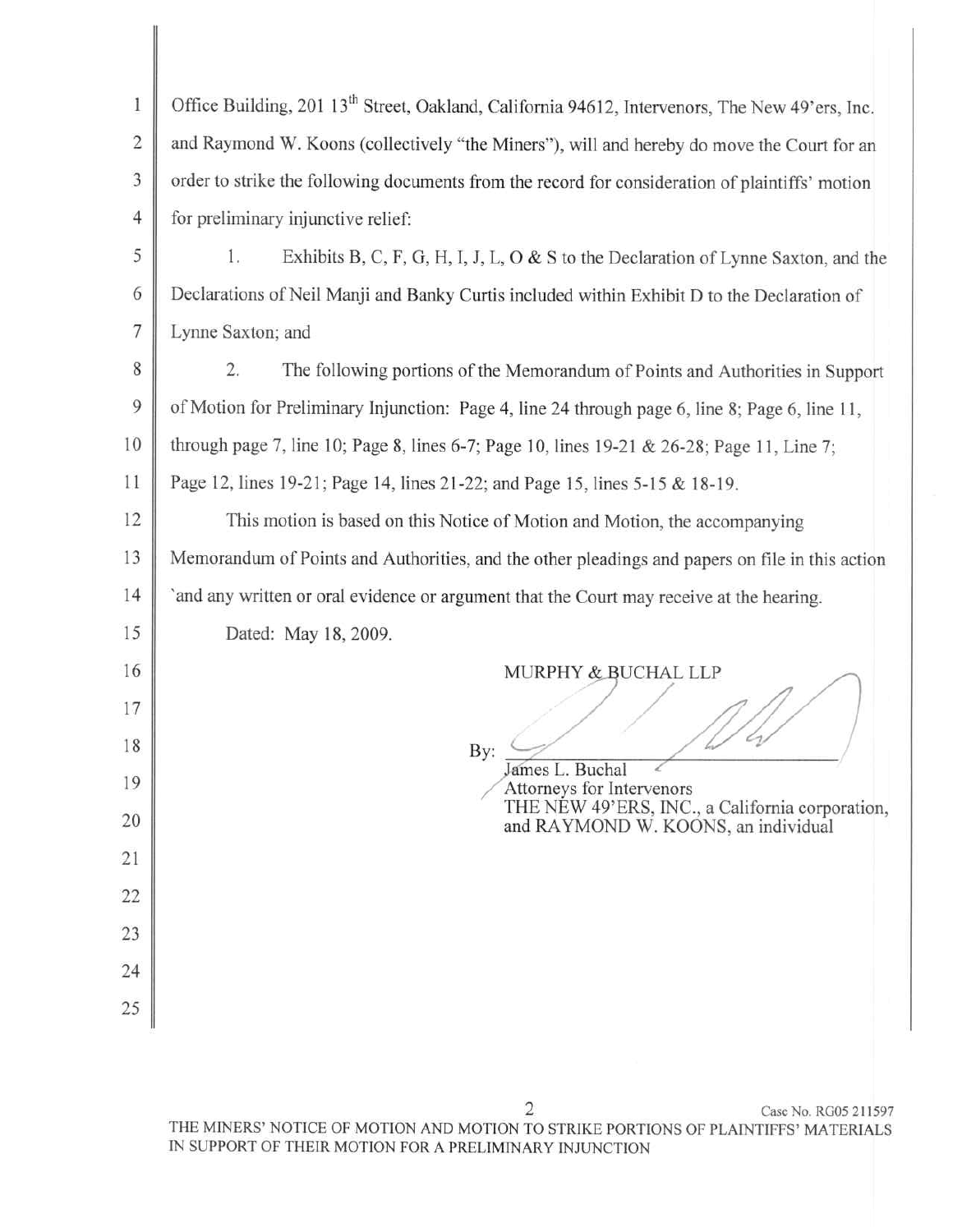| 1                             | PROOF OF SERVICE                                                                                                                                                              |  |  |
|-------------------------------|-------------------------------------------------------------------------------------------------------------------------------------------------------------------------------|--|--|
| $\overline{2}$                |                                                                                                                                                                               |  |  |
| 3                             | I, Carole A. Caldwell, hereby declare under penalty of perjury under the laws of the State<br>of California that the following facts are true and correct:                    |  |  |
| $\overline{4}$                | I am a citizen of the United States, over the age of 18 years, and not a party to or                                                                                          |  |  |
| 5                             | interested in the within entitled cause. I am an employee of Murphy & Buchal, LLP and my<br>business address is 2000 SW First, Suite 420, Portland, Oregon 97201.             |  |  |
| 6<br>$\overline{\mathcal{I}}$ | On May 18, 2009, I caused the following document to be served:                                                                                                                |  |  |
| 8                             | THE MINERS' NOTICE OF MOTION AND MOTION TO STRIKE PORTIONS OF<br>PLAINTIFFS' MATERIALS IN SUPPORT OF THEIR MOTION FOR A PRELIMINARY                                           |  |  |
| 9                             | <b>INJUNCTION</b>                                                                                                                                                             |  |  |
| 10                            | in the following manner:                                                                                                                                                      |  |  |
| 11                            | (X)<br>(BY FEDERAL EXPRESS)                                                                                                                                                   |  |  |
| 12                            | ( )<br>(BY FIRST CLASS US MAIL)                                                                                                                                               |  |  |
| 13                            | ( )<br>(BY FAX)                                                                                                                                                               |  |  |
| 14<br>15                      | (BY E-MAIL)<br>(X)                                                                                                                                                            |  |  |
| 16                            | See attached service list                                                                                                                                                     |  |  |
| 17                            | I declare under penalty of perjury, under the laws of the State of California, that<br>the foregoing is true and correct, and that this Declaration was executed at Portland, |  |  |
| 18                            | Oregon on May 18, 2009.                                                                                                                                                       |  |  |
| 19                            |                                                                                                                                                                               |  |  |
| 20                            |                                                                                                                                                                               |  |  |
| 21                            | Carole A. Caldwell<br>Declarant                                                                                                                                               |  |  |
| 22                            |                                                                                                                                                                               |  |  |
| 23                            |                                                                                                                                                                               |  |  |
| 24                            |                                                                                                                                                                               |  |  |
| 25                            |                                                                                                                                                                               |  |  |
|                               |                                                                                                                                                                               |  |  |